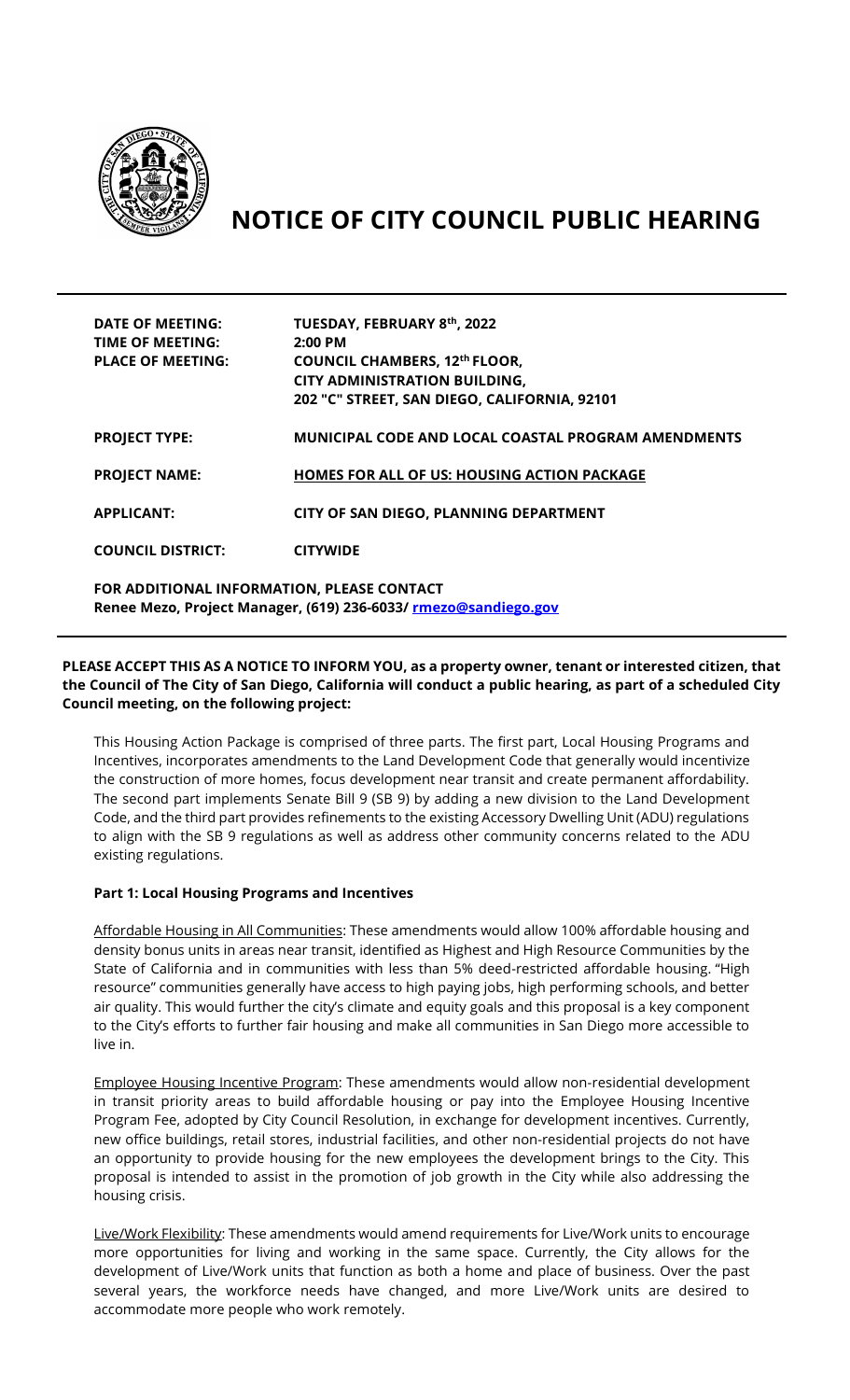Housing at City Facilities: These amendments would allow for by-right housing developments on existing and new publicly owned sites. For example, when the City constructs a library or other public facility, it could include housing units in the development. The City could also build housing on parking lots or other City-owned existing built spaces.

Housing Accessibility Program: These amendments would provide incentives to housing developments that include more accessible housing, including housing for people that are elderly or people with disabilities. Residents with disabilities need more opportunities to live in accessible homes with adequate space in kitchens and bathrooms and accessible routes throughout the building. As San Diego's population ages, creating accessible homes is an important way to ensure more residents can remain in homes in San Diego.

Housing for Families: These amendments would incentivize the construction of housing units with three or more bedrooms to allow families of all sizes more housing opportunities. Additional incentives would be provided for three or more bedroom units reserved for moderate-income households.

Timeline adjustments: These amendments would extend the building permit expiration to streamline phased development of residential master plan projects.

Affordable Housing Permit Requirements: These amendments would remove the requirement for additional discretionary permits for increases in density for development that complies with the affordable housing regulations.

### **Part 2: Senate Bill 9 Implementation**

[Senate Bill 9](https://leginfo.legislature.ca.gov/faces/billNavClient.xhtml?bill_id=202120220SB9) (SB 9) is also known as the California Housing Opportunity & More Efficiency (HOME) Act and is part of the Senate housing package called Building Opportunities for All. Senate Bill 9 was passed by the state legislature in September 2021 and takes effect on January 1, 2022. It requires a city to approve the following:

- Up to two new homes on a single-family zoned lot and/or:
- Splitting a single-family zoned lot into two lots about the same size.

SB 9 also allows for the city to tailor some decisions regarding setbacks, parking, landscaping, and development impact fee (DIF) requirements. The City's Municipal code is proposed to be amended with an additional section that focuses on multi-family residential dwelling units and lot splitting in existing Single Family Zones.

### **Part 3: Accessory Dwelling Unit and Junior Accessory Dwelling Unit Regulations**

The Housing Action Package also includes amendments related to Accessory Dwelling Unit (ADU) and Junior Accessory Dwelling Unit (JADU) Regulations to ensure alignment with the City's implementation of SB 9, as well as to address community concerns related to privacy, loss of mature landscaping, and the need for supportive infrastructure. The amendments to the ADU and JADU regulations include new setback requirements to address privacy, landscape and street tree requirements to address tree canopy, and Development Impact Fee requirements to address the need for supportive infrastructure.

All of the regulations described above include amending the following chapters, but other chapters could be included to ensure consistency and to achieve the intent of the amendments:

Chapter 9, Article 8, Division 5, Of The San Diego Municipal Code By Amending Section 98.0502; Amending Chapter 12, Article 5, Division 4 By Amending Section 125.0410; Amending Chapter 12, Article 9, Division 2 By Amending Section 129.0211; Amending Chapter 13, Article 1, Division 6 By Amending Sections 131.0622 And 131.0623; Amending Chapter 14, Article 1, Division 3 By Amending Sections 141.0302 And 141.0311; Amending Chapter 14, Article 2, Division 6 By Amending Section 142.0640; Amending Chapter 14, Article 2, Division 13 By Amending Section 142.1305; Amending Chapter 14, Article 3, Division 4 By Amending Sections 143.0402 And 143.0455; Amending Chapter 14, Article 3, Division 7 By Amending Sections 143.0720, 143.0742, 143.0745 And Adding Section 143.0746; Amending Chapter 14, Article 3 By Adding Division 13; Amending Chapter 14, Article 5 By Retitling Division 40 And Amending Sections 145.4001, 145.4002, And 145.4003; Amending Chapter 15, Article 1, Division 4 By Amending Section 151.0401; Amending Chapter 15, Article 5, Division 2 By Adding Section 155.0238, And Amending Chapter 15, Article 16, Division 1 By Amending Sections 1516.0107, 1516.0112, 1516.0117, 1516.0122 And 1516.0131 All Relating To The Homes For All Of Us: Housing Initiative Code Update.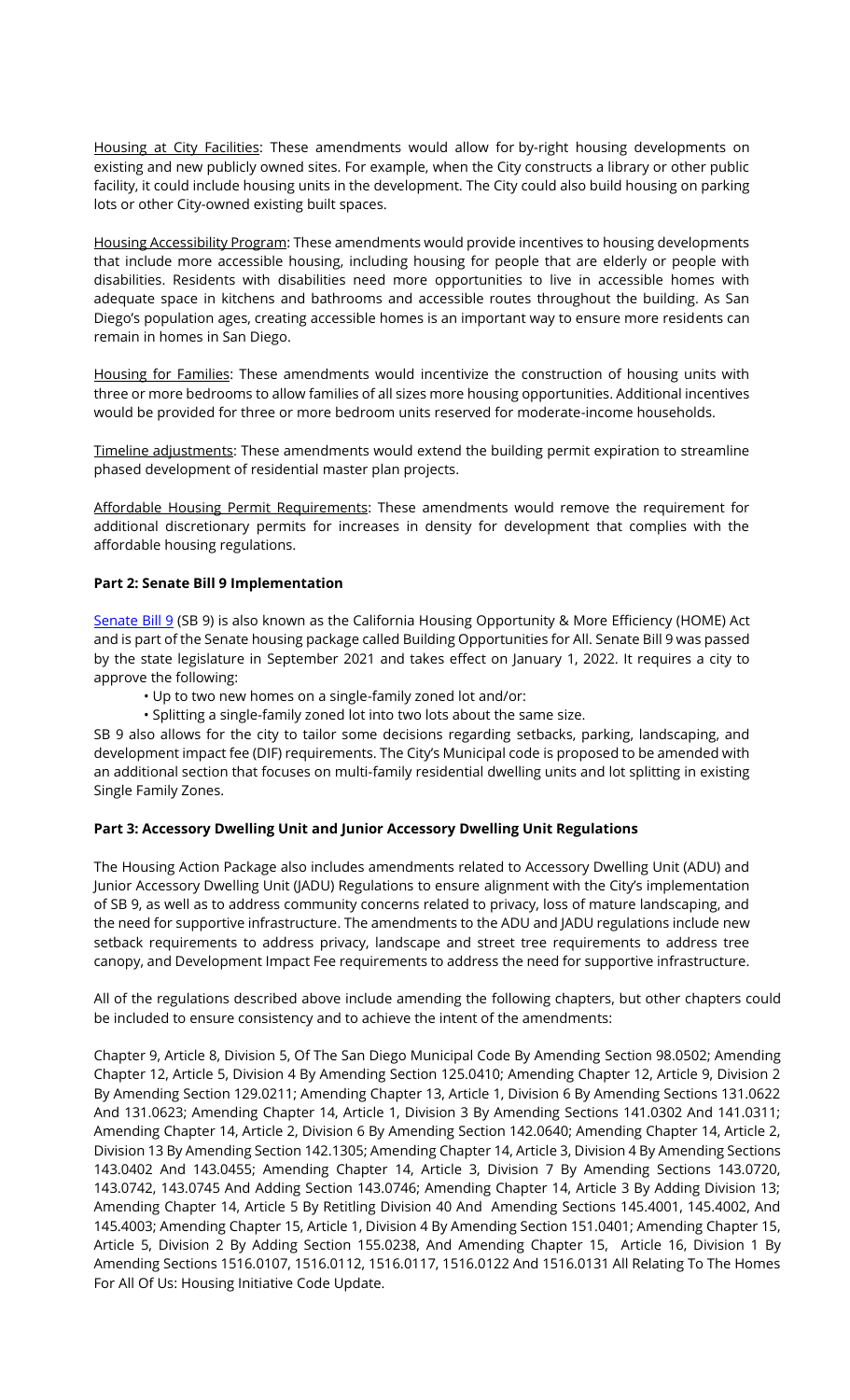For additional information you can visit the Housing Action Package website at <https://www.sandiego.gov/planning/programs/housing-action-package>

The Environmental Policy Section of the Planning Department has reviewed the Housing Action Package and conducted a consistency evaluation pursuant to CEQA Guidelines Section 15162. Implementation of this project's actions would not result in new significant direct, indirect, or cumulative impacts over and above those disclosed in the following certified environmental documents:

- 1. Final Environmental Impact Report (EIR) for the Land Development Code (DEP No. 96-033/SCH No. 1996081056) certified by the San Diego City Council on November 18, 1997 (Resolution R-289458);
- 2. Final Program EIR (PEIR) for the General Plan (Project No. 104495/SCH No. 2006091032) certified by the San Diego City Council on March 10, 2008 (Resolution R-313099);
- 3. Addendum to the General Plan PEIR for the Housing Element Update (SCH No. 2006091032) certified by the San Diego City Council on June 18, 2020 (Resolution R-313099); and
- 4. Final PEIR for Complete Communities: Housing Solutions and Mobility Choices (SCH No. 2019060003) certified by the San Diego City Council on November 9, 2020 (Resolution R-313279).

Pursuant to CEQA Section 21166 and CEQA Guidelines Section 15162 there is no change in circumstance, additional information, or project changes to warrant additional environmental review.

SB 9 also adds Government Code Sections 65852.21 and 66411.7, which include the provision that an ordinance adopted to implement these sections, "shall not be considered a project under Division 13 (commencing with Section 21000) of the Public Resources Code." Thus, the proposed amendments to adopt the provisions of SB 9 are not a project subject to CEQA.

The decision to adopt, modify, or not adopt the ordinance will be made by the City Council at a future public hearing. You will also receive a separate notice of public hearing provided 10 business days prior to the City Council hearing. Following City Council action, the City will submit the Housing Action Package to the Airport Land Use Commission for a consistency determination. The code amendments will not be effective until the Airport Land Use Commission determines the ordinance is consistent with adopted ALUCPs, or the City processes an overrule.

If you wish to challenge the City's action on the above proceedings in court, you may be limited to addressing only those issues you or someone else have raised at the public hearing described in this notice or written in correspondence to the City at or before the public hearing. If you have any questions after reviewing this notice, you can call the City Project Manager listed above.

A portion of the amendments would apply to property located in the Coastal Zone; therefore, the City Council's decision requires amending the City's Local Coastal Program. The final decision on the portions of this ordinance that are the City's Local Coastal Program will be with the California Coastal Commission. The City of San Diego must submit the Local Coastal Program portion of this amendment for certification to the California Coastal Commission. The amendments are not effective in the Coastal Zone until the Coastal Commission unconditionally certifies the amendments.

If you wish to be noticed of the Coastal Commission hearing on this issue, you must submit a request in writing to the City of San Diego Planning Department, Attention: Renee Mezo, Project Manager, 9485 Aero Drive, MS 413, San Diego, CA 92123 o[r rmezo@sandiego.gov](mailto:rmezo@sandiego.gov) before the close of the City Council public hearing. If you wish to challenge the City's action on the above proceedings in court, you may be limited to addressing only those issues you or someone else have raised at the public hearing described in this notice, or written in correspondence to the City at or before the public hearing.

### **The decision of the City Council is final.**

### **COVID-19 STATE OF EMERGENCY COMMUNICATIONS**

Until further notice, City Council meetings will be conducted pursuant to the provisions of California Government Code section 54953(e), as amended by Assembly Bill 361 effective September 16<sup>th</sup>, 2021, which suspends certain requirements of the Ralph M. Brown Act during a proclaimed state of emergency when measures to promote social distancing are in effect or the City Council has determined meeting in person would present imminent risks to the health or safety of attendees.